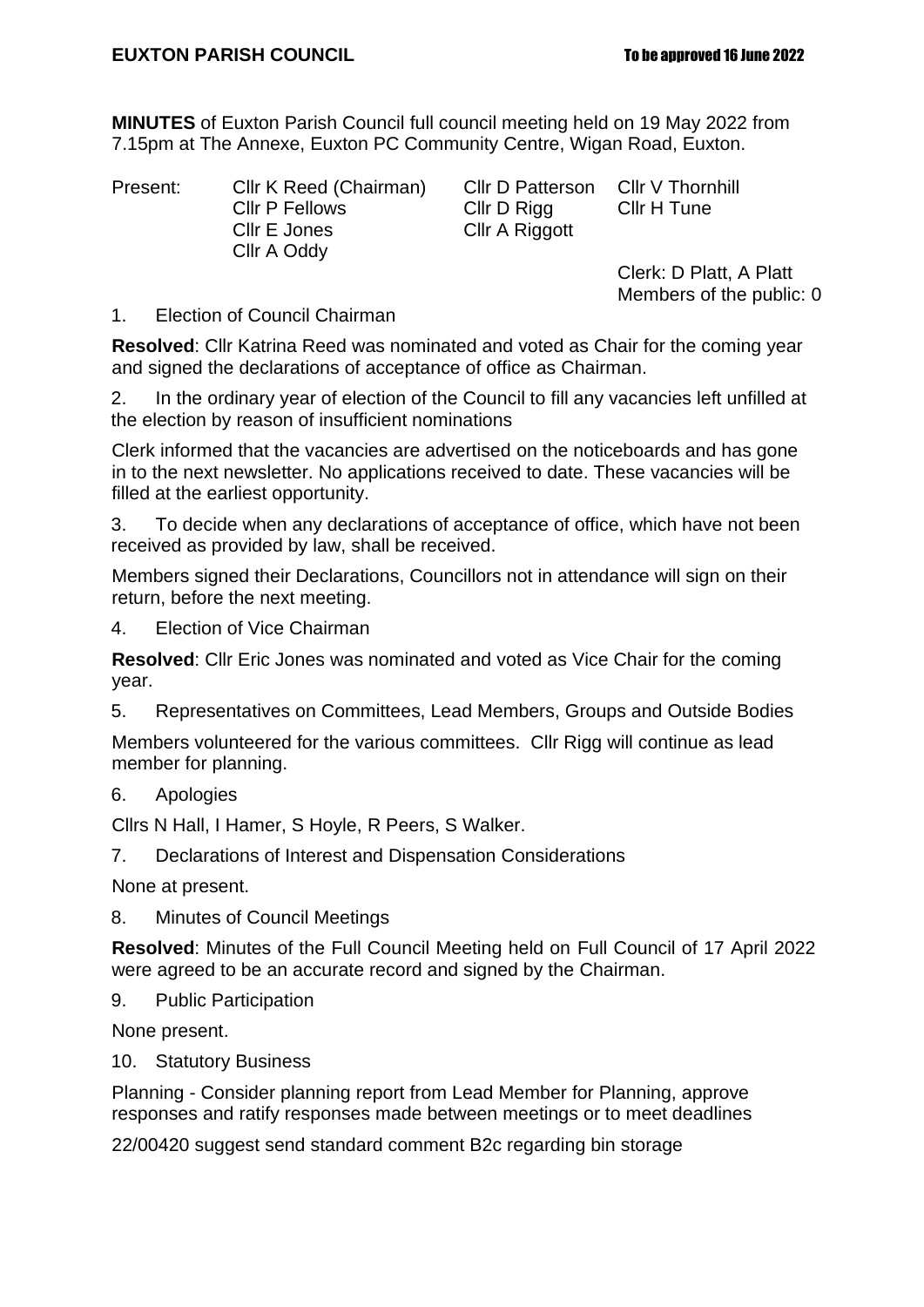22/00468 it is suggested in the application there is an engineering solution – object to the felling of trees and use the engineered solution.

22/00456 plans not available, increase in bedrooms and reduction of garage making it not large enough for a car so losing a space – suggest para A1 to ensure adequate parking is provided off-road for the amount of bedrooms and loss of garage.

- 11. Financial Items
- 11.1 Approve Expenditures for this month, and any submitted after the agenda.

**Resolved**: Council approved the listed expenditures (see Appendix 1).

- 11.2 Receive financial reports (Item withdrawn)
- 11.3 Bank signatures/authorisers, to consider increasing members

**Resolved**: Council approved Cllr Neil Hall to be a signatory on all the accounts.

12. Code of Conduct updated version for decision

**Resolved**: Council agreed to the revised code of conduct issued by the Local Government Association (LGA) link here: [Local Government Association Model](https://www.local.gov.uk/sites/default/files/documents/Local%20Government%20Association%20Model%20Councillor%20Code%20of%20Conduct%202020%20WEB.pdf)  [Councillor Code of Conduct 2020.](https://www.local.gov.uk/sites/default/files/documents/Local%20Government%20Association%20Model%20Councillor%20Code%20of%20Conduct%202020%20WEB.pdf)

13. Response to query on land at Earlsway brought to Council in April

Cllr AR declared an interest in this item

Council deliberated over the three items presented at the meeting, the legal advice report from the Clerk, the report from Councillors Oddy & Walker and the responses to the Clerk's report received from the resident who brought the query to the Council.

Council thanked the Councillors who had visited and discussed this matter with the residents and for their report.

**Resolved**: Council decided a number of actions:

That in relation to its powers under s260 of the Public Health Act the Council had seen no evidence of a public health risk that may enable such powers to be exercised and so would not exercise its powers in this regard on this occasion.

The legal advice, obtained by the Parish Council on 'sections 79 to 82 of the Environmental Protection Act 1990' could not be actioned by the Parish Council due to the land being in private ownerships and there being private remedies not yet explored by the complainants. Council will action the following:

- Euxton Parish Council write a response letter to the resident, who raised this issue and attended the April Council meeting, to relay the suggested private remedies of taking Legal Advice/Action in the form of the local Magistrates' Court the statutory nuisance procedure and to involve their household buildings Insurers in a claim against the neighbouring land owner and/or United Utilities for damages and restitution.
- Euxton Parish Council write to the Environmental Protection team at the Borough Council to report that there is prima facie evidence of a statutory nuisance issue in this area, asking that support be given to the residents in reference to the sections 79 to 82 of the Environmental Protection Act 1990 and it should take action.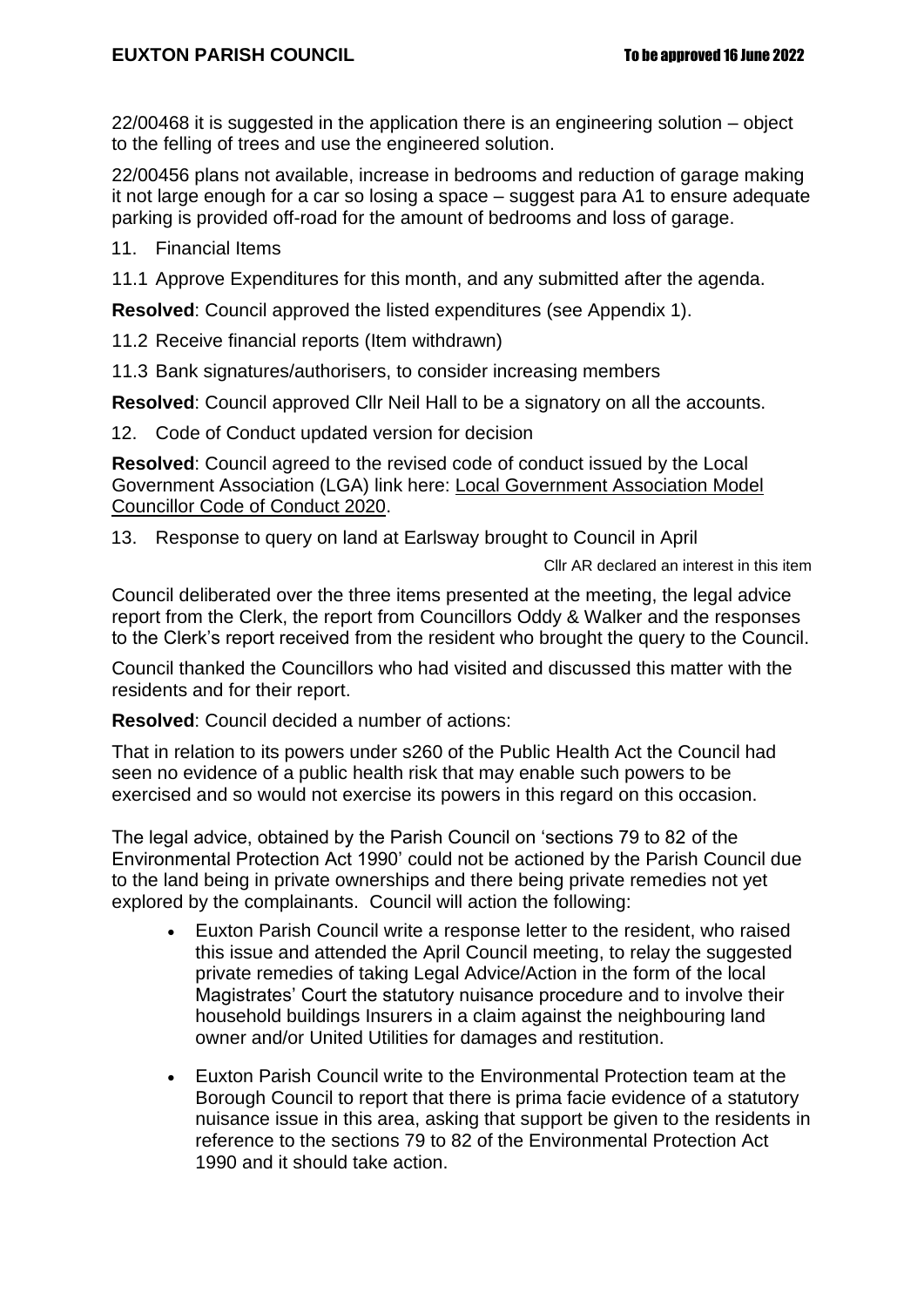- Euxton Parish Council copies to the legal team at Chorley Council the advice it has received and the decisions it has taken in these minutes – to appraise Chorley Council of all the information in the parish council's hands.
- Euxton Parish Council copies to all the ward Borough Councillors and Sir Lindsey Hoyle MP the letter response to the resident above, the letter to the legal team at Chorley Council – so every party is aware of what involvement Euxton Parish Council has had in this matter.
- 14. Yarrow Valley loop path FP22

Consider a report and proposal regarding the Euxton parts of the path in the Yarrow Valley. Clerk will try to identify if there is a lead member for the Yarrow Valley site and if there is a nominated person looking after the Green Flag sites and applications.

**Resolved**: Council decided on a number of actions:

- Invite Chorley Lead Member/ward Councillors to visit and walk the path to see the damage and work required – request for the meeting to be in the next 2 months
- Re-issue the letter sent to Chorley Council (Nov'20) updated with all the new report considered at this meeting and with a renewed effort to get a response to the questions it raised such as:
	- Is there a management plan for the Yarrow Valley scheme and if Euxton section is in it.
	- What is the relationship with the land owner and Chorley Council, asked in the original letter of Nov'20.
	- The objectives and plans of the Green Flag scheme and why the section in Euxton is in such a poor state of repair.
	- Why a response has not been forthcoming and should this letter be resent as an FOI?
- 15. Matters for information

Personnel Committee met and agreed a Job Description and advert for the new role, agreed how the vacancy would be advertised and some timescales for sifting and interviewing. It has since agreed to advertise in the newsletter and extend the closing date.

Clerk updated that the PCC had been contacted after the last meeting regarding item 7. Lancashire County Council Spid Policy. Andy Pratt the Deputy PCC and Road Safety Partnership visited the village on Wednesday 27 April and viewed the Spids in action in Euxton. The PCC are prioritising road and aiming to increase 'prevention' measures, such as Spids and he would be meeting LCC regarding this policy change.

Cty Cllr Riggott asked if the Charter had been received from the County yet. Clerk informed that it had been agreed and was in the press but had not been communicated to the parishes yet – when it arrives it will be on the councils agenda.

Millennium Green new seats had arrived and would be fitted Friday.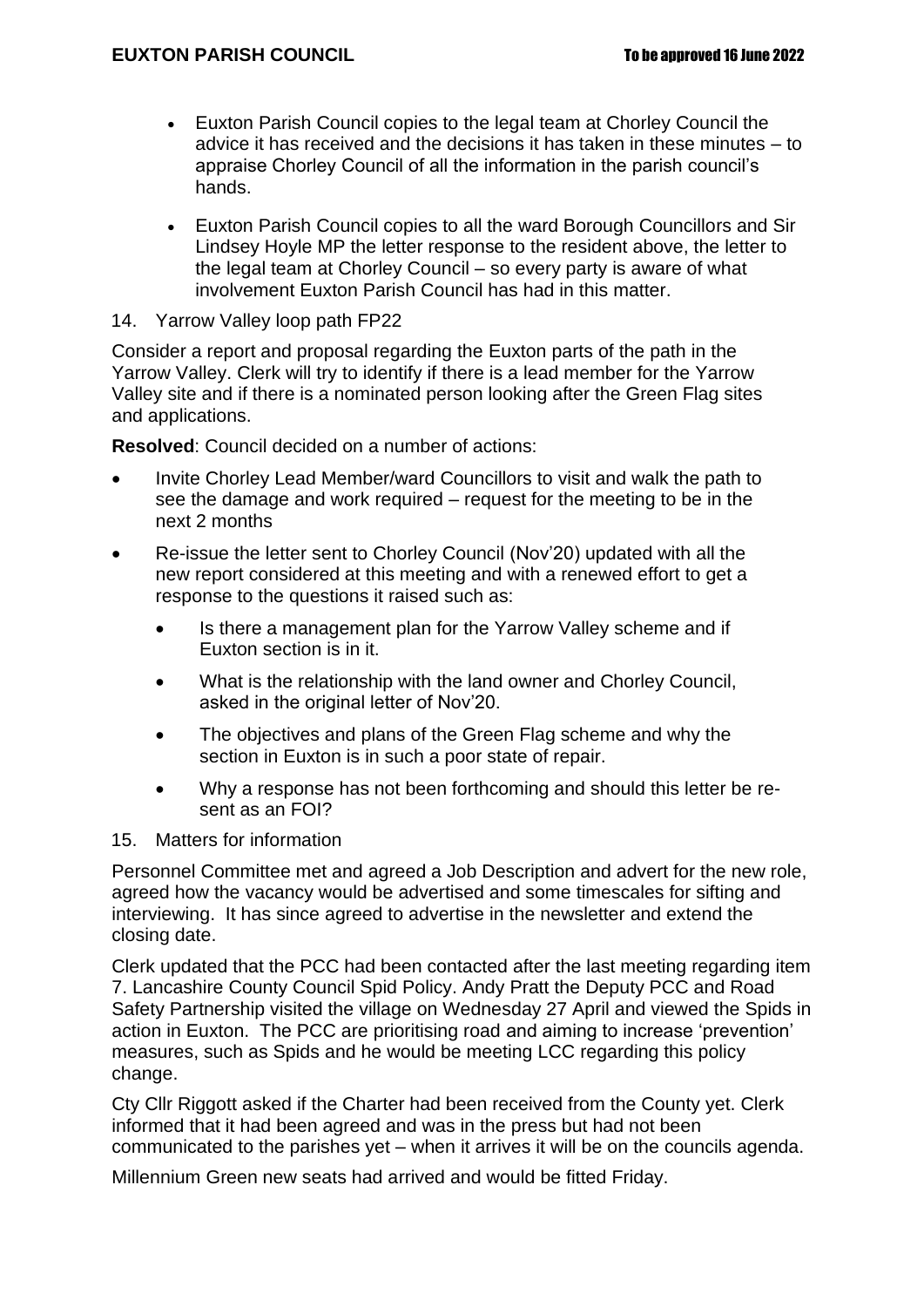Jubilee gifts for the children – dates have come in from two schools to attend to help distribute – Chair and Vice Chair will visit the schools.

Councillor passed on positive he had received regarding the Millennium Green and its enhancements over recent years.

The Chairman declared the public part of the meeting closed.

8.32